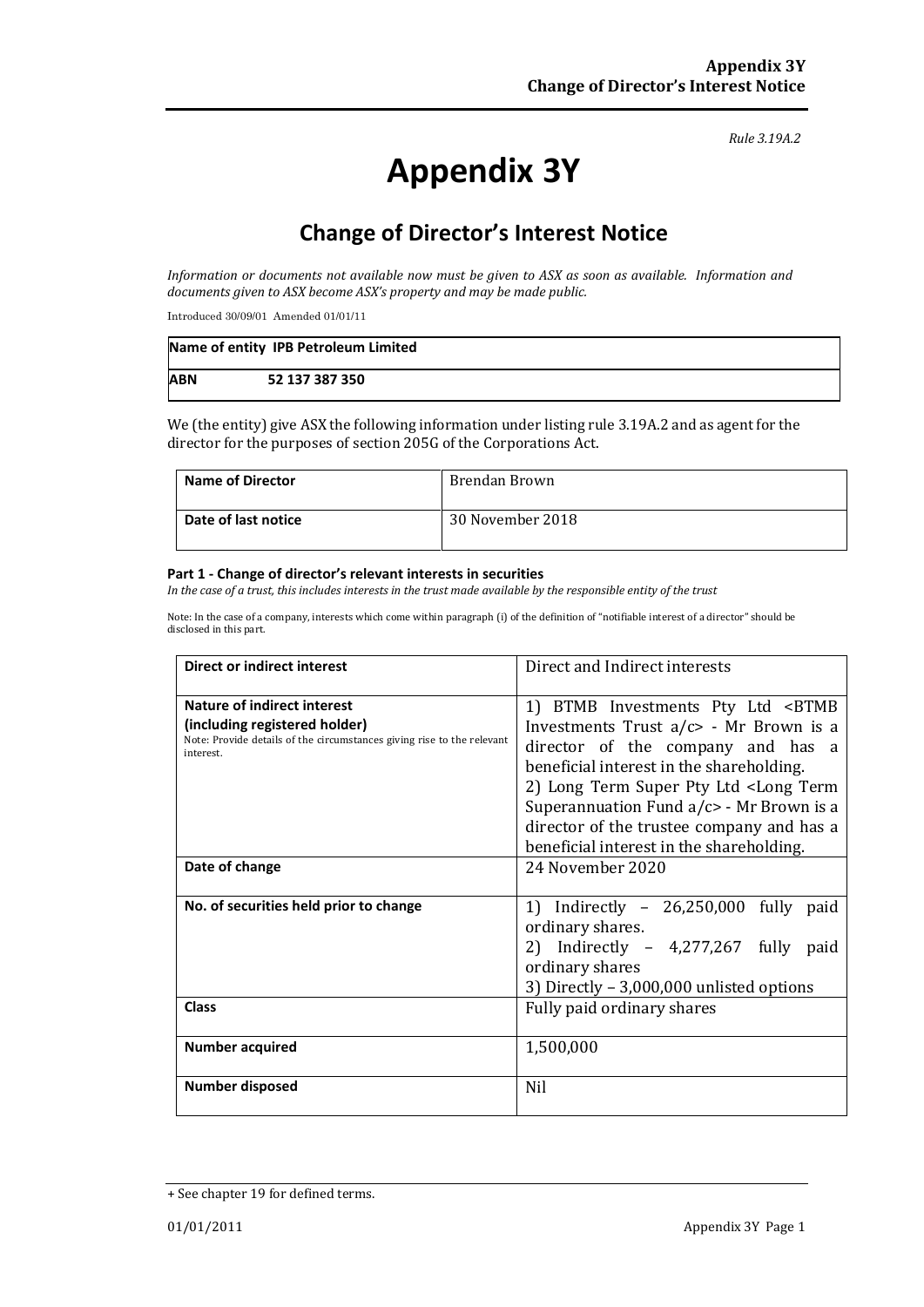| <b>Value/Consideration</b><br>Note: If consideration is non-cash, provide details and estimated<br>valuation                                                                | Unlisted Options for fully paid ordinary<br>shares exercised at 3.2 cents per option a<br>total consideration of \$48,000                                                                                                   |
|-----------------------------------------------------------------------------------------------------------------------------------------------------------------------------|-----------------------------------------------------------------------------------------------------------------------------------------------------------------------------------------------------------------------------|
| No. of securities held after change                                                                                                                                         | 1) Indirectly - 26,250,000 fully<br>paid<br>ordinary shares.<br>2) Indirectly - 4,277,267 fully<br>paid<br>ordinary shares<br>Directly -1,500,000 ordinary fully<br>paid<br>shares<br>Directly - 1,500,000 unlisted options |
| Nature of change<br>Example: on-market trade, off-market trade, exercise of options, issue<br>of securities under dividend reinvestment plan, participation in buy-<br>back | Exercise of 1,500,000 unlisted options.                                                                                                                                                                                     |

### **Part 2 – Change of director's interests in contracts**

Note: In the case of a company, interests which come within paragraph (ii) of the definition of "notifiable interest of a director" should be disclosed in this part.

| <b>Detail of contract</b>                                                                                                                                                   | Not applicable |
|-----------------------------------------------------------------------------------------------------------------------------------------------------------------------------|----------------|
| <b>Nature of interest</b>                                                                                                                                                   | Not applicable |
| Name of registered holder<br>(if issued securities)                                                                                                                         | Not applicable |
| Date of change                                                                                                                                                              | Not applicable |
| No. and class of securities to which<br>interest related prior to change<br>Note: Details are only required for a contract in<br>relation to which the interest has changed | Not applicable |
| Interest acquired                                                                                                                                                           | Not applicable |
| Interest disposed                                                                                                                                                           | Not applicable |
| <b>Value/Consideration</b><br>Note: If consideration is non-cash, provide details and<br>an estimated valuation                                                             | Not applicable |
| Interest after change                                                                                                                                                       | Not applicable |

## **Part 3 –** +**Closed period**

| Were the interests in the securities or contracts detailed                                                              | Not applicable |
|-------------------------------------------------------------------------------------------------------------------------|----------------|
| above traded during a <sup>+</sup> closed period where prior written<br>clearance was required?                         |                |
| If so, was prior written clearance provided to allow the $\vert$ Not applicable<br>trade to proceed during this period? |                |

<sup>+</sup> See chapter 19 for defined terms.